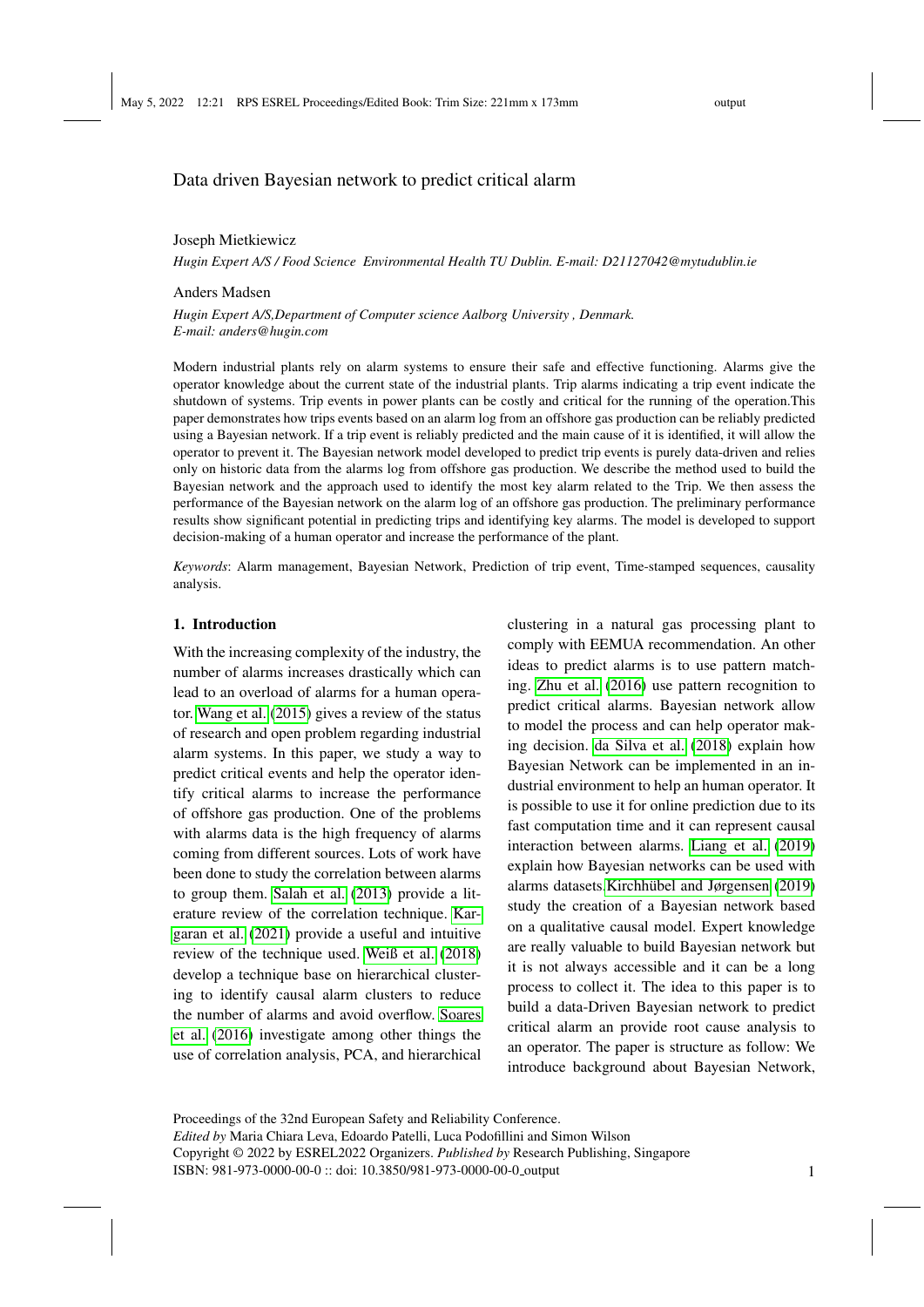### 2 *First Author and Second Author*

how to use them to predict alarm and identify probable root cause. We then apply the described method to a case study.

#### 2. Background

The data set from an alarm log from an off shore gas production is study. The wellhead is the component that links the extracted gas to the production system. If the pipeline from the wellhead is closed the flow of gas is stopped. We analyze the alarm that indicate a Trip of the shutdown valves. These valves stop the incoming flow of gas. It takes on average 23 minutes to recover from this trip. If it can be predicted in advance and given to the operator all the other alarms linked to it, this shutdown can be avoided. We develop a method to build a Bayesian Network that take into account each alarm and compute the probability of critical alarms at any time and provide root cause analysis. In this section we introduce the background needed to build and use the Bayesian Network. We first introduce Bayesian Networks and then how to use them for prediction and root cause analysis.

#### 2.1. *Bayesian Networks*

A Bayesian network is a direct acyclique graph where the node represents variables and the arc the causal interaction between those variables. It is a powerful tool to model causal interaction and predict events.A Bayesian Network is define as follows:

Definition [Jensen and Nielsen](#page-5-9) [\(2007\)](#page-5-9): A discrete Bayesian Network  $\mathcal{N} = (\mathcal{A}, \mathcal{G}, \mathcal{P})$  consist of

- A DAG  $G = (V, E)$  with nodes  $N =$  $N_1, ..., N_n$  and directed links  $E =$  $(v_1, ..., v_n)$
- A set of discrete random variables,  $A =$  $(A_1, ..., A_n)$ , represented by the nodes of  $\mathcal G$
- A set of conditional probability distribution , P, containing one distribution  $P(A_N | A_{pa(N)})$ , for each random variable  $A_N \in \mathcal{A}$

A Bayesian Network encodes a joint probability distribution over a set of random variables, A, of a problem domain. The set of a conditional probability distribution,  $P$ , specifies a multiplicative factorization of the joint probability distribution over A.

$$
P(\mathcal{A}) = \prod_{(A \in N)} P(A_N | A_{pa(N)}) \tag{1}
$$

#### 2.2. *Naive Bayes*

In the study we the Naive Bayes classifier.The Naive Bayes is a simple and power full model to predict an event. One of the advantages of Naive Bayes is its robustness to noise. It has the strong assumption of independence between all the variables given the class variable.

Lets  $A_1$  the alarm to predict and  $A_2, ..., A_n$ the other alarms. The joint probability distribution over the alarms can be written as:

$$
P(\mathcal{A}) = P(A_1) \prod_{(A \in N)} P(A_N | A_1) \tag{2}
$$

Lets  $(a_2, ..., a_n)$  be an instance to classified and  $a_1$  the class of the instance. The joint probability distribution for Naive Bayes can be written as:

$$
P(a_2,...a_n|a_1) = \prod_{i=1}^n P(a_i|a_1)
$$
 (3)

The model is train and the joint probability estimate on the data. When the model is use online, each time an alarm trigger the probability of the alarm  $A_1$  is updated using Bayes formula.

Example: Lets  $A_2$  be an alarm:

$$
P(A_1|A_2) = \frac{P(A_2|A_1)P(A_1)}{P(A_2)}\tag{4}
$$

#### 2.3. *Tree augmented Naive Bayes*

Tree augmented Naive bay add dependencies between variables. A Chow-Lui tree structure is add to the naive Bayes on the feature variables. Lets  $A = (A_1, \dots, A_n)$  be the variables and  $A_1$  be the root variable. Tree augmented naive Bayes are build according to the following step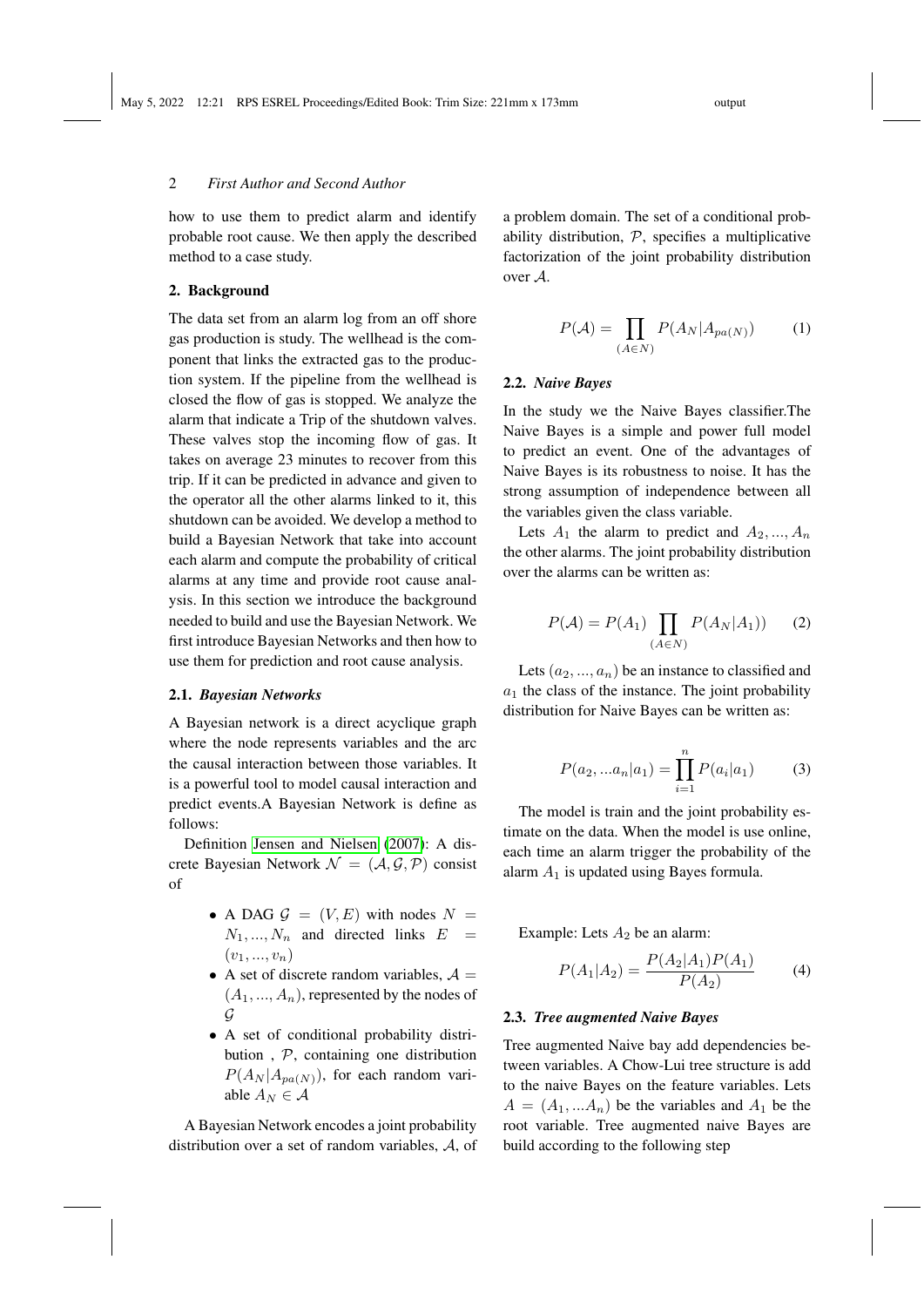#### *Instructions for Preparing Paper for ESREL 2022* 3

- Calculate the conditional mutual information  $I(A_i, A_j)$
- Build a maximal-weight spanning tree  $T<sub>S</sub>$  for the complete I-weighted graph over  $A \setminus A_1$  and direct edges away from it.
- Direct edges in  $T<sub>S</sub>$  by selecting a root in  $A\A_1$ and direct edges away from it.
- Construct the graph corresponding to a Naive Bayes model over A with  $A_1$  as root and add edges of  $T_S$  to it

#### 2.4. *Sensitivity Analysis*

Sensitivity analysis as described in [Kjaerulff and](#page-5-10) [Madsen](#page-5-10) [\(2008\)](#page-5-10) can be used to prioritize alarms link to the trip.

Sensitivity analysis is used to identified critical alarms link to the trip. The key alarm can be found by using the Normalized likelihood (NL).

$$
NL = \frac{P(\epsilon|x)}{P(\epsilon|x)} = \frac{P(\epsilon', x)/P(x)}{P(\epsilon)'} = \frac{P(x|\epsilon')P(\epsilon')/P(x)}{P(\epsilon')} = \frac{P(x|\epsilon')}{x}
$$
(5)

Each normalized likelihood is a measure of the impact of a subset of evidence on the hypothesis. By comparing the normalized likelihoods of different subsets of the evidence, we compare the impact of the subset of evidence on the hypothesis.

The Cost of omission can also be used to determine if an alarm is important or not regarding an other alarm  $A_1$ . The cost of omission measure the impact between if the alarms is present or not. A low cost of omission mean that the alarms don't have an important impact on  $A_1$ . This measurement can be used to select the most important alarms in case of an emergency situation.

$$
c(P(X|\epsilon), P(X|\epsilon \setminus \epsilon_i) =
$$

$$
\sum_{x \in dom(x)} P(x|\epsilon) \log \frac{P(x|\epsilon)}{P(x|\epsilon \setminus \epsilon i)} \tag{6}
$$

The impact of an alarm on  $A_1$  can also be study and determine if this alarm have a valuable infor-

mation regarding  $A_1$ . We first define the distance  $d(p,q)$  between two probabilities. For  $p \neq q$ :

$$
d(p,q) = |\frac{q}{p} - 1|
$$
 (7)

This distance is useful to compare the impact of an alarm on the probability of the alarm to predict. This distance is use to define if an alarm is important, redundant given other alarms or irrelevant regarding  $A_1$ .

Lets  $a = (a_2, ... a_n)$  be the alarms at a time T,  $A_1$  the alarm to predict and  $\delta$  a positive threshold value.

An alarm  $a_i$  is important if the difference between the probability  $q = P(A_1|a\backslash a_i)$  and  $p =$  $P(A_1|a)$  are not almost equal:  $d(p,q) > \delta$ 

An alarm  $a_i$  can be categorize as redundant if  $p = P(A_1|a\{a_i\})$  is almost equal to  $q =$  $P(A_1|a)$ . That is  $d(p,q) < \delta$ 

An alarm is irrelevant if  $q = P(A_1|a'\n a_i)$  is almost equal to  $p = P(A_1|a)$  for all subset  $a' \in a$ That is  $d(p, q) < \delta$ 

A subset of alarm  $a' \subset a$  is sufficient if  $q =$  $P(A_1|a')$  is almost equal to  $p = P(A_1|a)$ . That is  $d(p, q) < \delta.$ 

With those measurement the most important set of alarms related to the one to predict can be found and The importance of the alarm in the set can be measure.

#### 3. Methodology

The data set are transom to fit Bayesian network. From the list of event in the alarm log we create a data set composed of dummy variable. Each time an alarm tiger the alarms have value 1 if they trigger 0 else. For each alarm  $A_i$  we associate a binary vector  $s_i(t)$ .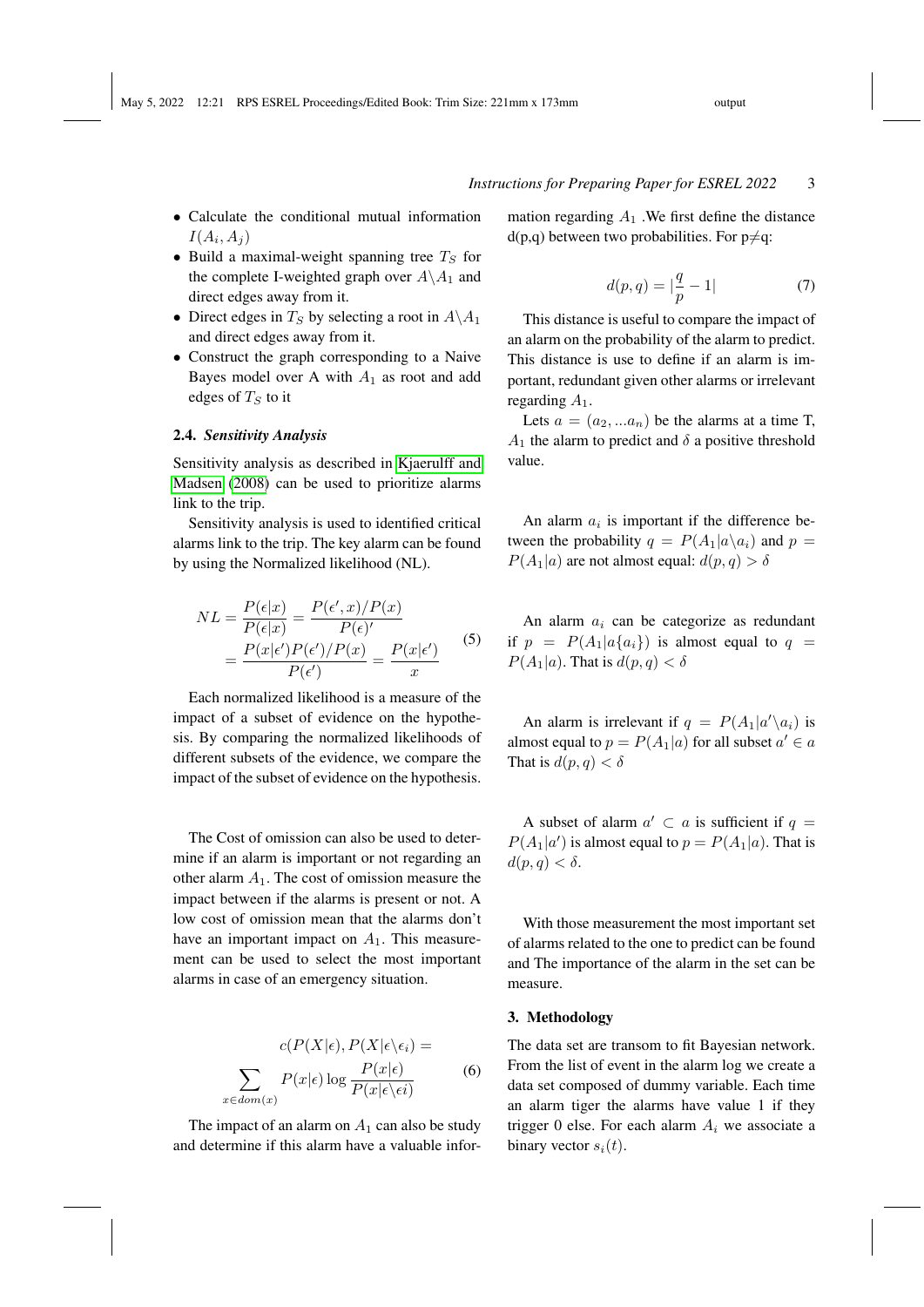#### 4 *First Author and Second Author*

Dealing with alarm data set two representation of it can be used one using the return to normal one only using the trigger time.

The first representation use only the time when the alarm trigger. Lets  $T = ((t_1, r_1), ..., (t_n, r_n))$ the vector of the trigger tie and return to normal of the alarm  $A_1$ .

$$
s_i(t) = \begin{cases} 1 \ \exists i \in \mathbb{N}, i < n, t = t_i \\ 0 \ \text{else} \end{cases} \tag{8}
$$

The second representation use the return to normal. The vector have value 1 from the trigger of the alarm until it return to normal.

$$
s_i(t) = \begin{cases} 1 \ \exists i \in \mathbb{N}, i < n, t_i < t < r_i \\ 0 \ \text{else} \end{cases} \tag{9}
$$

As mention in [Yang et al.](#page-5-11) [\(2013\)](#page-5-11) the second formulation can lead to overestimate correlation between alarms. Similar issue happened with Bayesian network. This formulation can lead to misleading CPT and over estimate the probability of the class variable  $A_1$ .

To be able to predict the alarm  $A_1$ , we add 1 before the event happened in the the training data. Lets  $T = (t_1, ..., t_c)$  be the vector of time when the alarm  $A_1$  trigger and  $s_1(t)$  the vector of the value of  $A_1$  in the dataset.

$$
s_1(t) = \begin{cases} 1 \text{ if } \exists t_i \in T, t_i - T_c < t < t_i \text{ and } s_1(t_i) = 1\\ 0 \text{ else} & T \end{cases}
$$
\n
$$
\tag{10} \quad \text{10}
$$

To add dependencies between all the alarms we extend the period of the alarm of the time  $T_c$  after they happened. For  $i \neq 1$ , lets  $T = (t_1, ..., t_c)$  be the vector of time when the alarm  $A_1$  trigger and  $s_1(t)$  the vector of the value of  $A_1$  in the data set.

$$
s_i(t) = \begin{cases} 1 \text{ if } \exists t_i \in T, t_i < t < t_i + T_c \text{ and } s_i(t_i) = \mathbf{1} \\ 0 \text{ else} \end{cases}
$$

In this way, during the training phase, the model can learn the dependence between the alarm happening before and close to  $A_1$  since they have both value 1.

|  |                       |  | Table 1. Example of the TimeStamp and |  |
|--|-----------------------|--|---------------------------------------|--|
|  | Source of the dataset |  |                                       |  |

| TimeStamps          | Source  |
|---------------------|---------|
| 2022-01-18 16:24:23 | A2.HH   |
| 2022-01-18 16:29:50 | A3.HI   |
| 2022-01-18 18:23:43 | A1.TRIP |

The data is then prepossess. The first step is to remove chattering alarms. We simply remove the 12 first alarms base on their frequency. The new dataset is composed of 253958 trips of alarms after removal of return to normal and acknowledgment events. Each alarm can have multiple condition name: Trip, HH,HI,L0,LL,ANS+,ANS- ,IOP,IOP-,... that indicate different information. To not mix those condition we add to the name of each alarms his specific condition name when those alarm append. For example if the name of the alarm is  $A_8$  with condition name LO, the variable  $A_8$ . LO is created. We convert the data as discus previously. This conversion is illustrated by the table1 to table 2.

# $=$  4. Evaluation on a Case study

The data is composed of the record of the alarm log for 1 month from 18 January 2022 to 21 February 2022. 2182676 events were made from 2621 different alarms. Those events can be decomposed into 3 different kinds, the trip of the alarm, acknowledgment of the alarms, and return to normal. From the 2182676 events, there are 1083324 trigger of alarms.

#### 4.1. *Prediction*

Since only 14 shutdowns of the valves have been identified we use the leave one out strategy to assess the performance of the Bayesian networks. We create the train set by removing one trip of the shutdown valves and all the alarms that append before until the previous trip. We then build the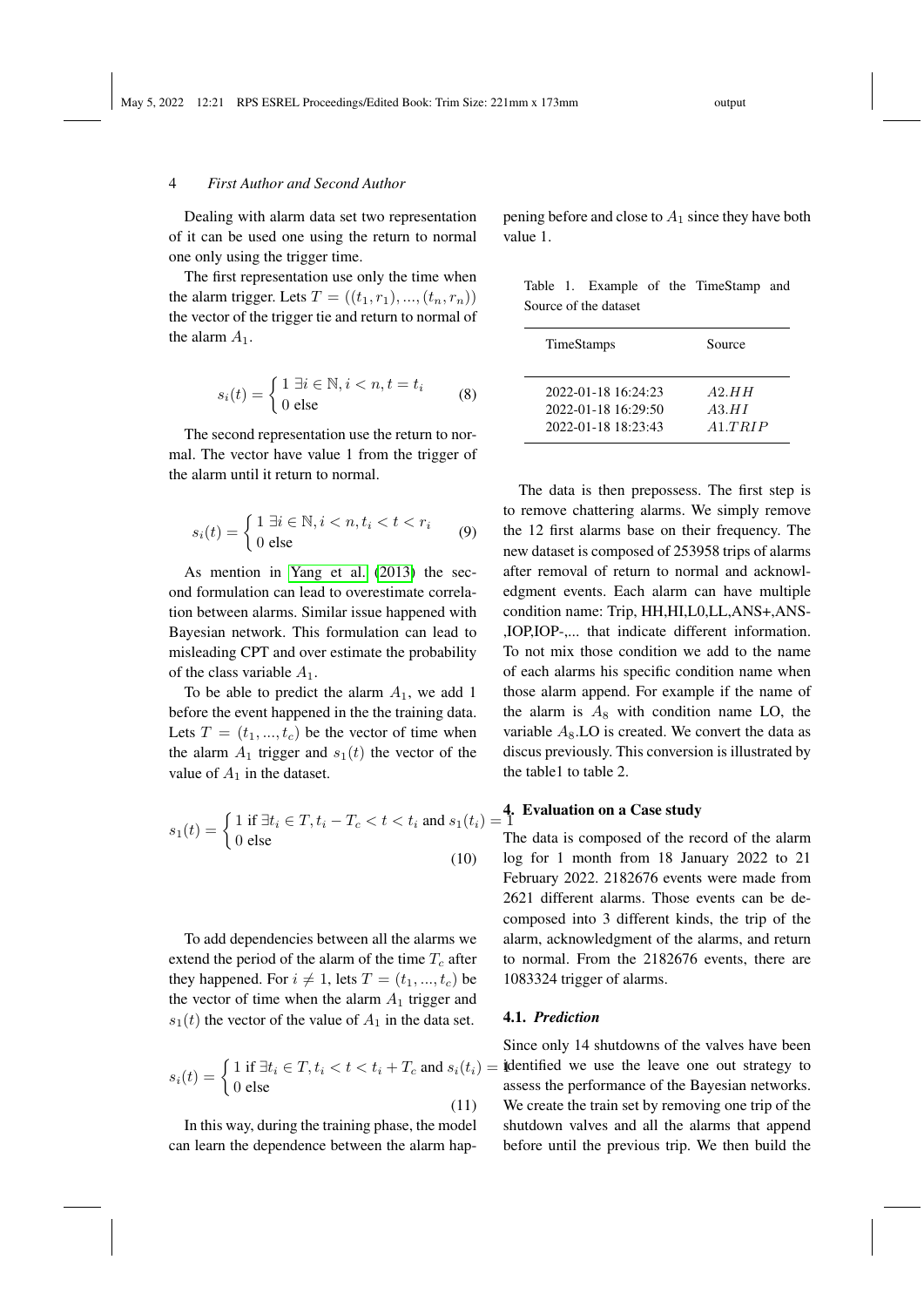## *Instructions for Preparing Paper for ESREL 2022* 5

| <b>TimeStamps</b><br>$A_3.HI$<br>$A_1.TRIP$<br>$A_2.HH$                           |  |
|-----------------------------------------------------------------------------------|--|
|                                                                                   |  |
| $2022 - 01 - 18$ 16:24:23<br>0<br>2022-01-18 16:29:50<br>0<br>2022-01-18 18:23:43 |  |
|                                                                                   |  |

Table 2. Process version of the example data (table 1)

| Table 3. Example on the alarms in table 1 of the Dataset use for train TAN. |  |  |  |  |
|-----------------------------------------------------------------------------|--|--|--|--|
| The alarm 003XZV003 is the one to predict                                   |  |  |  |  |

| <b>TimeStamps</b>   | A <sub>2</sub> . $HH$ | $A_3.HI$ | $A_1.TRIP$ |
|---------------------|-----------------------|----------|------------|
| 2022-01-18 15:26:33 |                       |          |            |
| 2022-01-18 16:24:23 |                       |          |            |
| 2022-01-18 16:29:50 |                       |          |            |
| 2022-01-18 18:23:43 |                       |          |            |

model and train it with the training data. We use HUGIN software to build and test the Bayesian networks.

| <b>Algorithm 1</b> Prediction Trip event |  |
|------------------------------------------|--|
| for Each Trip event instance do          |  |
| $data_{test}$ =data of one Trip event    |  |
| $data_{train}$ = all the others          |  |
| step 2: Train and build the NB           |  |
| step 4: Predict Trip event using BN      |  |
| step 5: Identified key alarms            |  |
| end for                                  |  |

The naive Bayes model predict all the trip but add some false prediction. The use of TAN remove those false prediction. This is due to strong correlation between some alarms (for example 026BPZI065.HI and 026BPZI065.HH, with Naive Bayes they are considered as two independent alarms). The models predicts at 99% the chance of the Trip of the shutdown valves on average 15 seconds before it happened.

#### 4.2. *Sensitivity analysis*

The sensitivity analysis can be done at any time. We choose to do it at the first the probability of the alarm  $A_1$  is superior at 50% and when this alarm trigger.

13 second before the alarm  $A_1$  trigger the probability of  $A_1$  increase at 89%. At this moment we operate the sensitivity analysis. The constant for importance is set at 0.1. With this value will select the sub set of alarm base on the cost of omission that is sufficient for the probability of the Trip.

We try to maximise the cost of omission to select as less variable to be possible but keeping the sub set of alarm sufficient.

At this first time 58 alarm are sufficient among them only 2 are important.

Table 4. Cost of omission

| Source<br>distance | NL   | cost of omission |
|--------------------|------|------------------|
| $A_2.ALM$          | 4.70 | 709.7            |
| $A_6.ALM$          | 5.35 | 330.3            |

At time of the Trip there is only 5 variable that are sufficient. The alarm are in this case are redundant.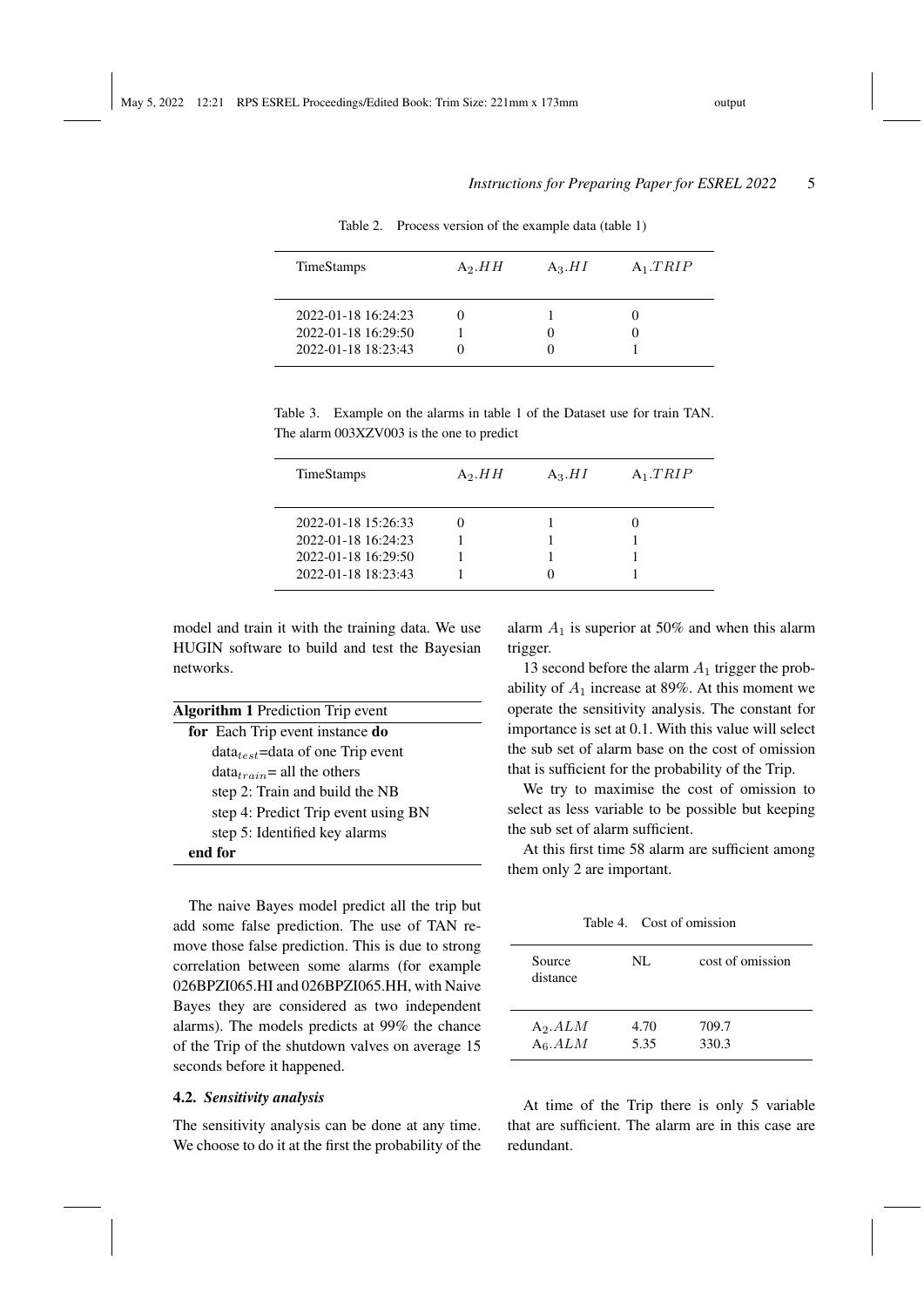## 6 *First Author and Second Author*

| Source<br>distance                                          | NL.                              | cost of omission                           |
|-------------------------------------------------------------|----------------------------------|--------------------------------------------|
| $A_2.ALM$<br>$A_3.LO$<br>$A_4.ALM$<br>$A_5.HI$<br>$A_6.ALM$ | 4.70<br>3.7<br>1.4<br>3.8<br>8.2 | 0.002<br>0.02<br>0.003<br>0.0004<br>0.0002 |
|                                                             |                                  |                                            |

The alarm  $A_2$  is an alarm in the compressor system. The alarm  $A_3$ ,  $A_4$ ,  $A_5$  are from the production separation. and  $A_6$  an alarm from the wellhead. We can deduce that the upset start from the compressor system propagate to the production separation and finally cause a Trip of the shutdown valve of the wellhead.

#### 5. Conclusion

Using a Bayesian network to predict the shutdown of the production of the power plant gives a promising result. This Bayesian Network can be used for online prediction and help the operator make decisions. With Bayesian Network the cause of this Trip can be study.In future works, we will study algorithms to learn Bayesian Networks more specific to alarm data. We will focusing particularly in finding causality between alarms. The construction of the Bayesian network will benefit greatly from the knowledge of the experts.

#### Acknowledgement

We would like to thank Rob Turner and Afshar Puya from Yokogawa for providing the dataset and giving us a better insight into it. This work has been done within the collaborative intelligence for safety Critical systems project (CISC). The CISC project has received funding from the European Union's Horizon 2020 Research and Innovation Programme under the Marie Skłodowska-Curie grant agreement no. 955901.

#### References

- <span id="page-5-6"></span>da Silva, M. J., C. E. Pereira, and M. Götz (2018). Context-aware recommendation for industrial alarm system. *IFAC-PapersOnLine 51*(11), 229–234.
- <span id="page-5-9"></span>Jensen, F. V. and T. D. Nielsen (2007). *Bayesian networks and decision graphs*, Volume 2. Springer.
- <span id="page-5-2"></span>Kargaran, A. H., A. Neshastegaran, I. Izadi, and E. Yazdian (2021). Analytical derivation and comparison of alarm similarity measures. *IFAC-PapersOnLine 54*(3), 360–365.
- <span id="page-5-8"></span>Kirchhübel, D. and T. M. Jørgensen (2019). Generating diagnostic bayesian networks from qualitative causal models. In *2019 24th IEEE International Conference on Emerging Technologies and Factory Automation (ETFA)*, pp. 1239–1242. IEEE.
- <span id="page-5-10"></span>Kjaerulff, U. B. and A. L. Madsen (2008). Bayesian networks and influence diagrams. *Springer Science+ Business Media 200*, 114.
- <span id="page-5-7"></span>Liang, R., F. Liu, J. Qu, and Z. Zhang (2019). A bayesian-based self-diagnosis approach for alarm prognosis in communication networks. In *2019 8th International Symposium on Next Generation Electronics (ISNE)*, pp. 1–3. IEEE.
- <span id="page-5-1"></span>Salah, S., G. Maciá-Fernández, and J. E. Díaz-Verdejo (2013). A model-based survey of alert correlation techniques. *Computer Networks 57*(5), 1289–1317.
- <span id="page-5-4"></span>Soares, V. B., J. C. Pinto, and M. B. de Souza Jr (2016). Alarm management practices in natural gas processing plants. *Control Engineering Practice 55*, 185–196.
- <span id="page-5-0"></span>Wang, J., F. Yang, T. Chen, and S. L. Shah (2015). An overview of industrial alarm systems: Main causes for alarm overloading, research status, and open problems. *IEEE Transactions on Automation Science and Engineering 13*(2), 1045–1061.
- <span id="page-5-3"></span>Weiß, I., J. Kinghorst, T. Kröger, M. F. Pirehgalin, and B. Vogel-Heuser (2018). Alarm flood analysis by hierarchical clustering of the probabilistic dependency between alarms. In *2018 IEEE 16th International Conference on Industrial Informatics (INDIN)*, pp. 227–232. IEEE.
- <span id="page-5-11"></span>Yang, Z., J. Wang, and T. Chen (2013). Detection of correlated alarms based on similarity coefficients of binary data. *IEEE Transactions on Automation science and Engineering 10*(4), 1014–1025.
- <span id="page-5-5"></span>Zhu, J., C. Wang, C. Li, X. Gao, and J. Zhao (2016). Dynamic alarm prediction for critical alarms using a probabilistic model. *Chinese Journal of Chemical Engineering 24*(7), 881–885.